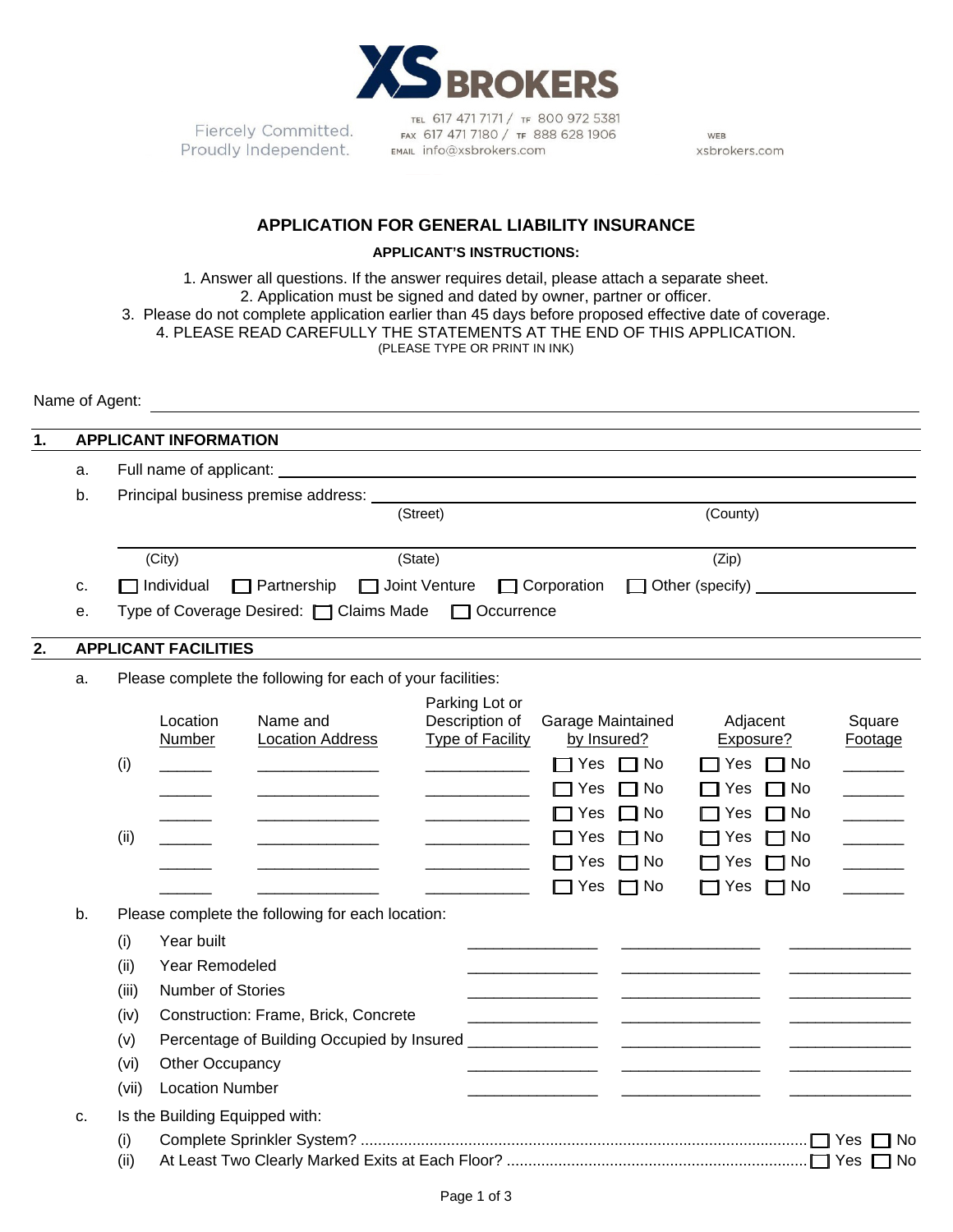|    |    | (iii)                                                                                         |    |
|----|----|-----------------------------------------------------------------------------------------------|----|
|    |    | (iv)                                                                                          |    |
|    |    | (v)                                                                                           |    |
|    |    | (vi)<br>(vii)                                                                                 |    |
|    |    | (viii)                                                                                        | No |
|    |    | (ix)                                                                                          |    |
|    |    | (x)                                                                                           |    |
| 3. |    | <b>BUSINESS INFORMATION</b>                                                                   |    |
|    | а. |                                                                                               |    |
|    | b. |                                                                                               |    |
|    | c. |                                                                                               |    |
|    | d. | What is your gross sales estimate? \$                                                         |    |
|    |    | What is your total payroll? \$                                                                |    |
|    | е. |                                                                                               |    |
|    |    | How many clients?<br><u> </u>                                                                 |    |
| 4. |    | <b>APPLICANT OPERATIONS</b>                                                                   |    |
|    | a. |                                                                                               |    |
|    | b. |                                                                                               |    |
|    |    | (If Yes, please attach a copy of the safety program.)                                         |    |
|    | c. |                                                                                               |    |
|    | d. |                                                                                               |    |
|    | е. |                                                                                               |    |
|    | f. |                                                                                               |    |
|    | g. |                                                                                               |    |
|    | h. | Do operations involve storing, treating, discharging, applying, disposing, or transporting    |    |
|    | i. |                                                                                               |    |
|    | j. |                                                                                               |    |
|    | k. | If Yes, please indicate model and if the elevator and/or escalator is serviced by you under a |    |
|    | I. |                                                                                               |    |
|    | m. |                                                                                               |    |
|    | n. |                                                                                               |    |
|    | 0. |                                                                                               |    |
|    | p. |                                                                                               |    |
| 5. |    | <b>CONTRACTORS INFORMATION</b>                                                                |    |
|    | a. |                                                                                               |    |
|    | b. |                                                                                               |    |
|    | c. |                                                                                               |    |
|    | d. |                                                                                               |    |
|    |    |                                                                                               |    |